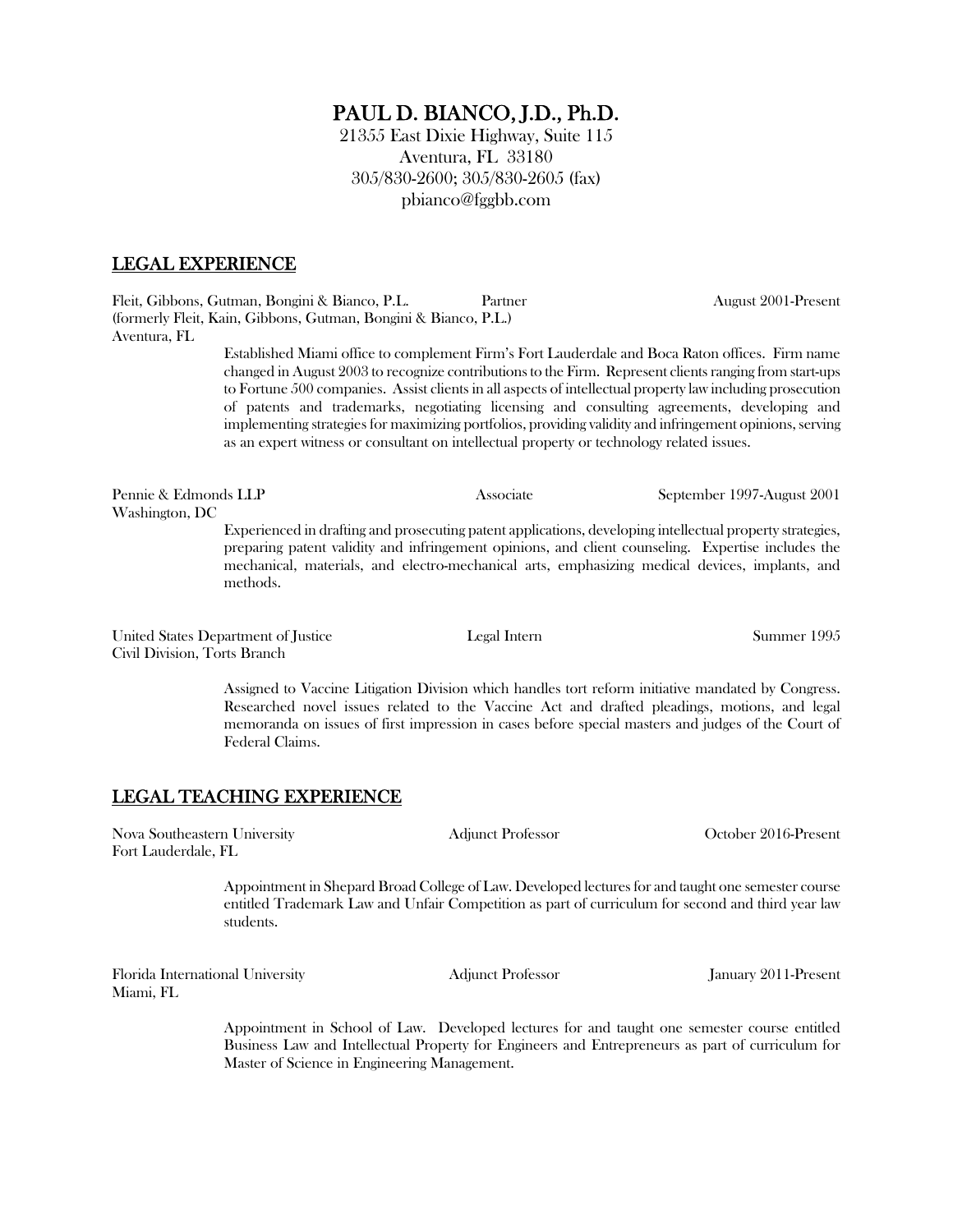#### INDUSTRY EXPERIENCE

| Food and Drug Administration<br>Center for Devices and Radiological Health | <b>Post Doctoral Fellow</b>                                                                                                                                                                                                                                                                                            | 1993-1994 |
|----------------------------------------------------------------------------|------------------------------------------------------------------------------------------------------------------------------------------------------------------------------------------------------------------------------------------------------------------------------------------------------------------------|-----------|
|                                                                            | Assigned to Division of Mechanics and Materials Science. Designed and initiated protocol to examine<br>the biological response to particulate materials using cell culture techniques. Assisted federal officials in<br>identifying regulatory concerns associated with metallic and polymeric materials used in vivo. |           |
| University of Pennsylvania<br>School of Engineering and Applied Science    | <b>Research Fellow</b>                                                                                                                                                                                                                                                                                                 | 1988-1993 |
|                                                                            | Associated with Departments of Bioengineering, Materials Science Engineering, and Orthopaedic<br>Surgery. Developed and implemented experimental program to investigate the biocompatibility of<br>titanium. Trained graduate students and scientists in the use of complex instrumentation. Supervised                |           |

 $\min$  Trained graduate students and scientists in the use of complex instrumentation. Supervised undergraduate senior design projects and served as teaching assistant to several courses. Participated as reviewer for technical journals including *Journal of Orthopaedic Research, Clinical Materials*, and Biomaterials. Published several peer reviewed scientific papers and gave presentations at international conferences.

## EDUCATION

| Georgetown University Law Center | J.D., <i>cum laude</i>            | 1997 |
|----------------------------------|-----------------------------------|------|
| University of Pennsylvania       | Ph.D., Bioengineering             | 1993 |
| University of Pennsylvania       | M.S.E., Bioengineering            | 1989 |
| University of Pennsylvania       | B.S.E., Bioengineering, cum laude | 1987 |

## PROFESSIONAL CERTIFICATION

Florida Bar Board Certified Intellectual Property Law Attorney, certified 2007 and recertified 2012

## PROFESSIONAL AFFILIATIONS

Giles S. Rich American Inn of Court (1996-2001) American Intellectual Property Law Association AIPPI (Internationale pour la Protection de la Propriété Intellectuelle) International Trademark Association Society for Biomaterials

# BAR ADMISSIONS

U.S. Patent & Trademark Office (Reg. No. 43,500) Florida Bar (2002) District of Columbia Bar (1998) Virginia Bar (1997) U.S. District Court for the Eastern District of Virginia (1998) U.S. Court of Appeals for the Fourth Circuit (1997)